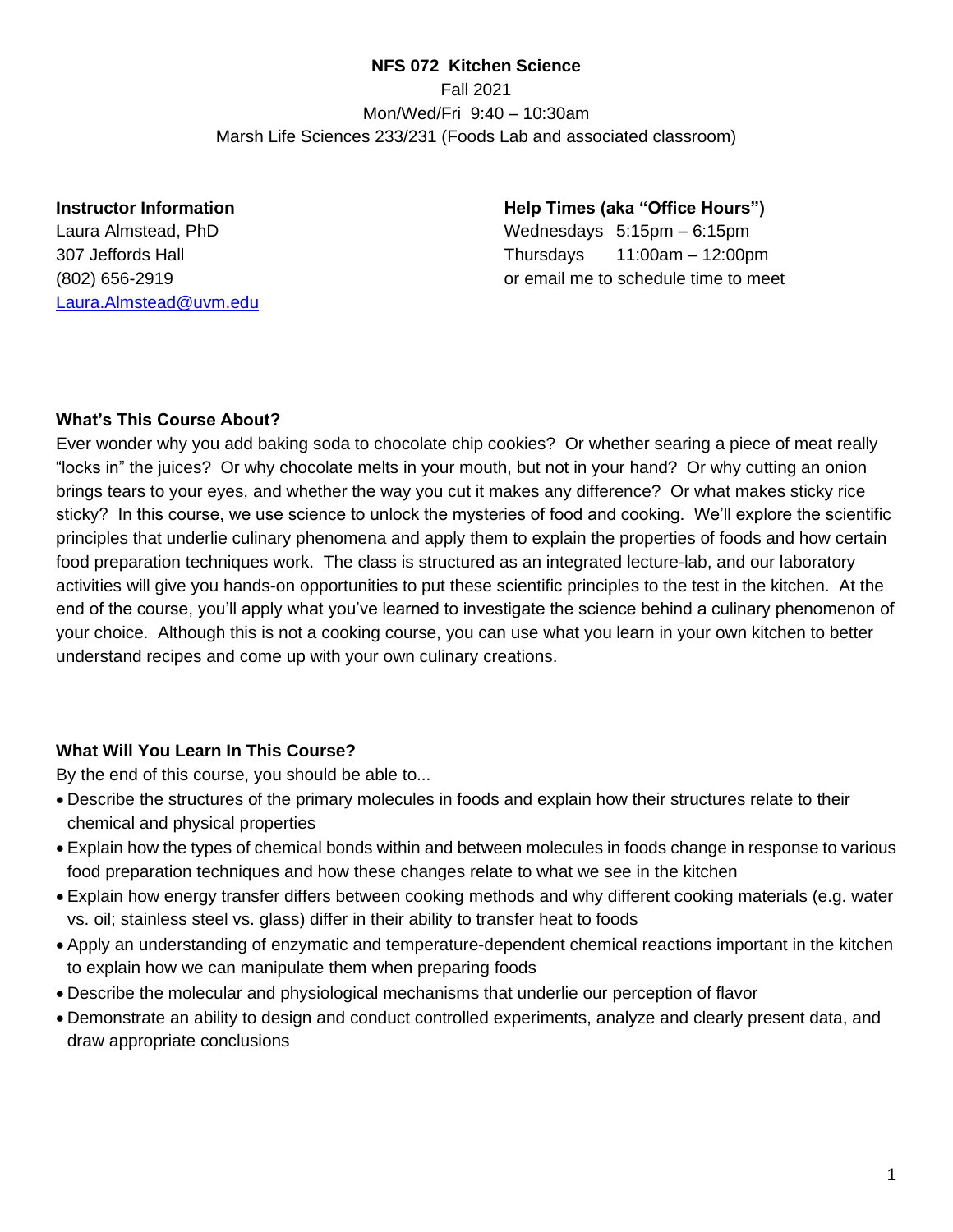## **What Do You Need For This Course?**

There are no required books for this course. Readings – assortments of book excerpts, web pages, and/or videos – will be provided on BlackBoard. All lab materials will also be posted on BlackBoard. You are responsible for printing each lab handout and bringing it with you to class. To complete your lab write-ups and final project, you'll need access to Microsoft Word and Excel (installed on your computer; not the web-based version). If you do not have Microsoft Office for your personal computer, you can obtain it for free as a UVM student (see details [here\)](https://www.uvm.edu/it/kb/article/office-365/). Microsoft Word and Excel are also available on the computers at the library.

## **How Is This Course Structured?**

This is an integrated class and lab course, which means that some days will be class/discussion and others will be devoted to hands-on lab activities. The primary goal of class days will be to introduce specific scientific concepts important for understanding the properties of foods and various cooking/food preparation techniques. In the lab activities, you'll have the opportunity to visualize and test some of the concepts covered in our classes by conducting controlled experiments.

## **What Resources Are Provided To Support Your Learning?**

- *Me*: Got questions? Let me know! I am always available by email and make it a priority to respond as promptly as I can. My help times and the few minutes before/after class are the easiest times to catch me in person. You can also send me an email to arrange another time to chat.
- *Undergraduate TA*: Vivi Treese is our undergraduate TA for the class. Her primary role is to provide help during our labs and final project experiment days. Vivi has both taken the class and been a TA, so she's a fabulous resource!
- *Readings*: The readings are designed to introduce concepts we'll discuss in class and help you be better prepared to understand what we cover.
- *Class Slides*: A PDF with all the slides from class plus any in-class videos will be posted after each class; typically within a couple hours. The class slides are helpful for filling in any gaps in your notes.
- *Class "Extras"*: Inevitably, there are a million more cool things related to our class topics that we simply don't have time to cover, and a million more tangents we follow. With each class, an assortment of web articles, videos, etc., will be posted so you can explore whatever piques your interest. If you find or know of something that would make a good "extra," please pass it along!
- *Lab Handouts*: Each lab handout introduces the main question we'll explore, provides detailed set-up lists and step-by-step instructions, and includes data tables to facilitate data collection. A few lab-specific details related to your lab write-up are given at the end. The lab handouts are also good models for the Experiment Plan you'll submit as part of your final project. And the experiments we conduct may give you ideas for some of your own kitchen explorations!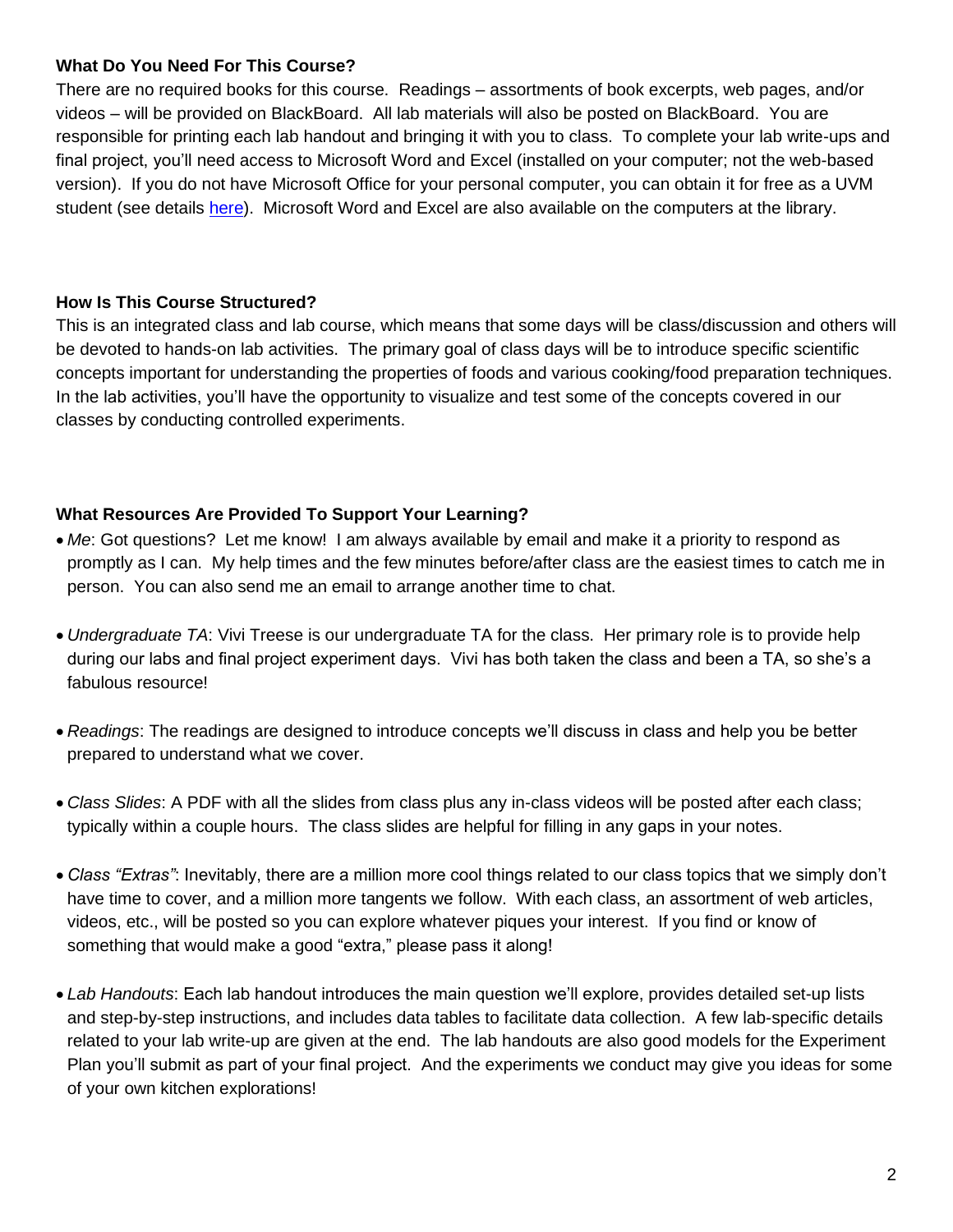## **What's Expected Of You In This Course?**

- *Come to class and labs.* This is a very hands-on course. Making up labs and final project experiment days is virtually impossible due to the Foods Lab schedule, and some classes include demos that can't be captured on slides. Additionally, class is a great time to ask questions as we go through the material. Obviously, we'll figure something out if you're ill or have a last-minute emergency. That said, please make attendance a top priority so you can fully experience the course.
- *Help create a positive learning environment.* Do your part to help create a classroom environment that facilitates learning. This includes:
	- refraining from distracting behaviors (e.g. texting; checking Facebook; arriving late; doing work for other courses)
	- contributing to class (e.g. asking questions; volunteering answers to questions)
	- respecting and encouraging your classmates
	- helping others during our labs
- *Communicate and check your email.* As indicated in multiple other parts of this syllabus, questions are always welcome – before/during/after class, via email, and during my help times. One of my favorite things about teaching is getting to know students, so I love when people stop by just to chat or reach out to tell me about themselves! Reminders, announcements, and updates will be sent to your UVM email address; check it daily or have it forwarded to an email account you check frequently.

#### **What Can You Expect From Me?**

My three main goals are 1) for you finish the course with an appreciation for the importance of understanding the underlying scientific principles behind what happens to foods in the kitchen, 2) for you to leave with skills and knowledge you can apply in your own kitchen, and 3) to have fun! To achieve these goals, I will strive to be as clear as possible in conveying the material and describing expectations, provide resources to support your learning, welcome and answer any questions you have, and give frequent reminders about upcoming due dates, etc. I will also bring my own excitement for kitchen science to classes and labs, and encourage and support your explorations in any way I can.

## **How Will You Know If You're Learning?**

You have a variety of ways to demonstrate your understanding in this course. A brief overview of the components and their contribution towards your final grade are indicated on the next page followed by more detailed descriptions. To maintain fairness, individual extra credit is not an option and quiz scores will not be curved. To allow some flexibility in considering your overall progression in the course, the scale for final letter grades will be determined at the end of the semester; it will not be more stringent than standard cutoffs. For ALL assessments, you are expected to demonstrate your own understanding. Academically dishonest behaviors are not fair to your classmates and will be reported to the Center for Student Conduct.

Unless otherwise noted, all work for the course must be submitted on BlackBoard before class/lab on the day it's due (see the Course Schedule). Late assignments submitted within 24 hours of the due date will receive a 15% penalty. An additional 10% will be deducted per day for each day beyond that up to a maximum of five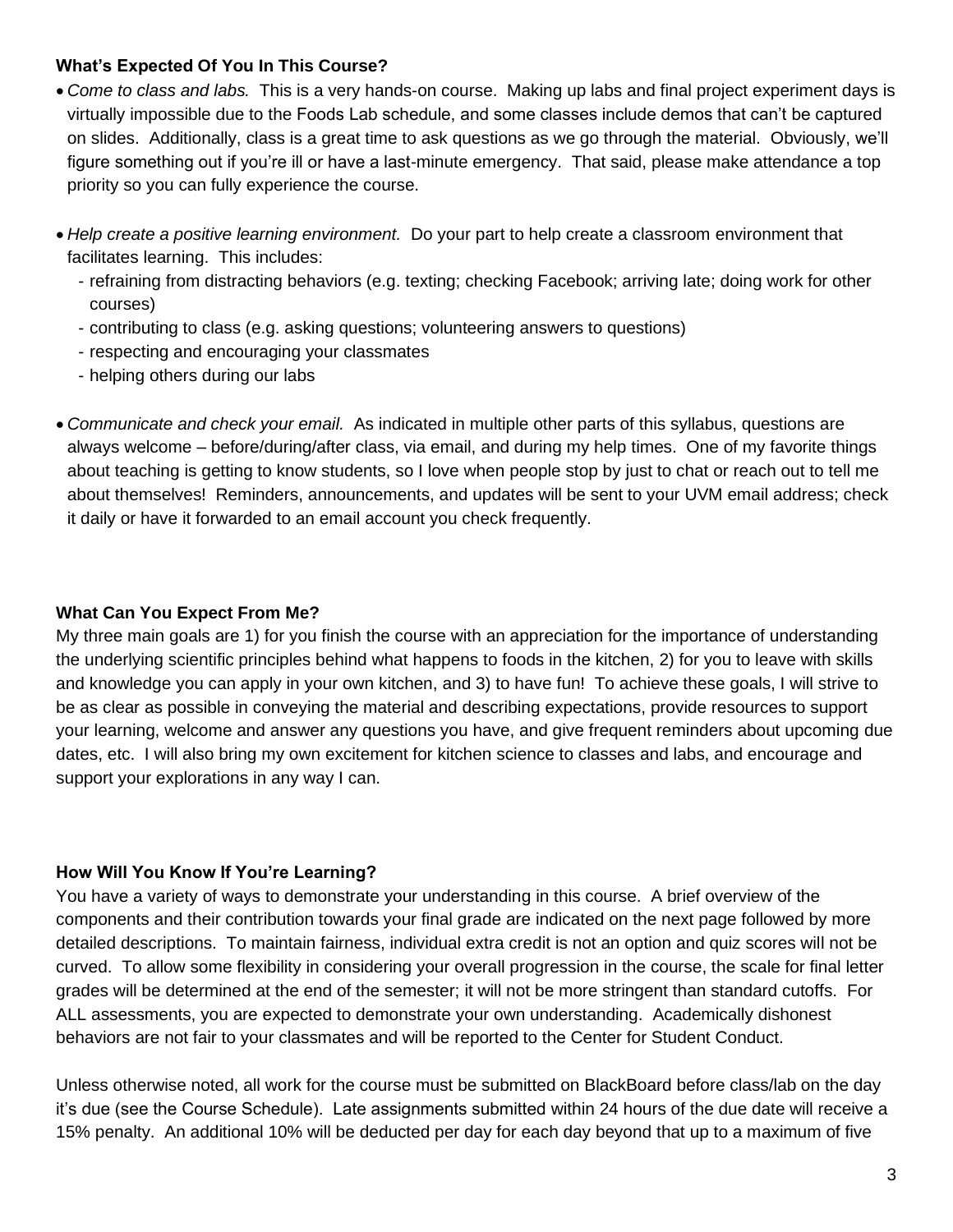days late. If there is an extenuating circumstance that warrants an extension, contact me before the assignment is due. Life happens, and emergencies will be handled on a case-by-case basis.

| Reading and Pre-Lab Questions 12% |      |
|-----------------------------------|------|
| Lab Write-Ups                     | 32%  |
| Quizzes                           | 16%  |
| <b>Final Project</b>              | 30%  |
| Preparation/Engagement            | 10%  |
| <b>TOTAL</b>                      | 100% |

## Reading and Pre-Lab Questions

**Reading Questions** will be provided with each set of readings to help you focus on the most important points in the readings and be better prepared for class. There will be roughly 5 to 10 questions, mainly short answer, and they'll be provided on BlackBoard several days in advance. **Pre-Lab Questions** serve a similar purpose – they're designed to highlight essential details in the lab handouts, and help you be better able to complete the labs effectively and efficiently. Expect 5 to 10 questions that are a mix of short answer, multiple-choice, and select all. There will be one set of pre-lab questions for each lab; if a lab extends over two days, they're due before the first day.

## Lab Write-Ups

Lab write-ups are your opportunity to build and practice data analysis, interpretation, and presentation skills you'll apply when completing your Final Project (see below) as well as deepen your understanding of concepts we discuss in class. For each lab write-up, you'll present and summarize your analyzed data, and write a few paragraphs in which you apply concepts we've discussed to interpret your data. See the Lab Write-Up Guidelines document on BlackBoard for a complete description of the components and criteria for assessment. Due dates for lab write-ups are indicated in the Course Schedule.

## **Quizzes**

There are no exams in this class. Instead, there will be short (~10 minute) quizzes distributed throughout the semester to give you an opportunity to demonstrate your knowledge of and ability to apply the concepts we've discussed in class. Quizzes will consist primarily of short answer or select all questions; specific topics will be announced in advance. Quizzes will be held at the beginning of class on the dates indicated in the Course Schedule. If you are ill or need to miss class for a UVM sanctioned event, let me know in advance so we can make other arrangements. Make a point to get to class on time; if you're late, you'll have less time to complete the quiz.

## Final Project

The final project is your chance to apply and extend what we've discussed to explore a culinary phenomenon of your choice. A set of topics will be provided to choose from; others are possible if they're feasible given our time/equipment constraints and are based on concepts we cover in the course. You'll do background research to learn more about your culinary phenomenon and related scientific concepts, and design and carry out an experiment like those we've done in our labs to assess it. The components of the final project are described briefly below. See the Final Project Guidelines document for a complete description and criteria for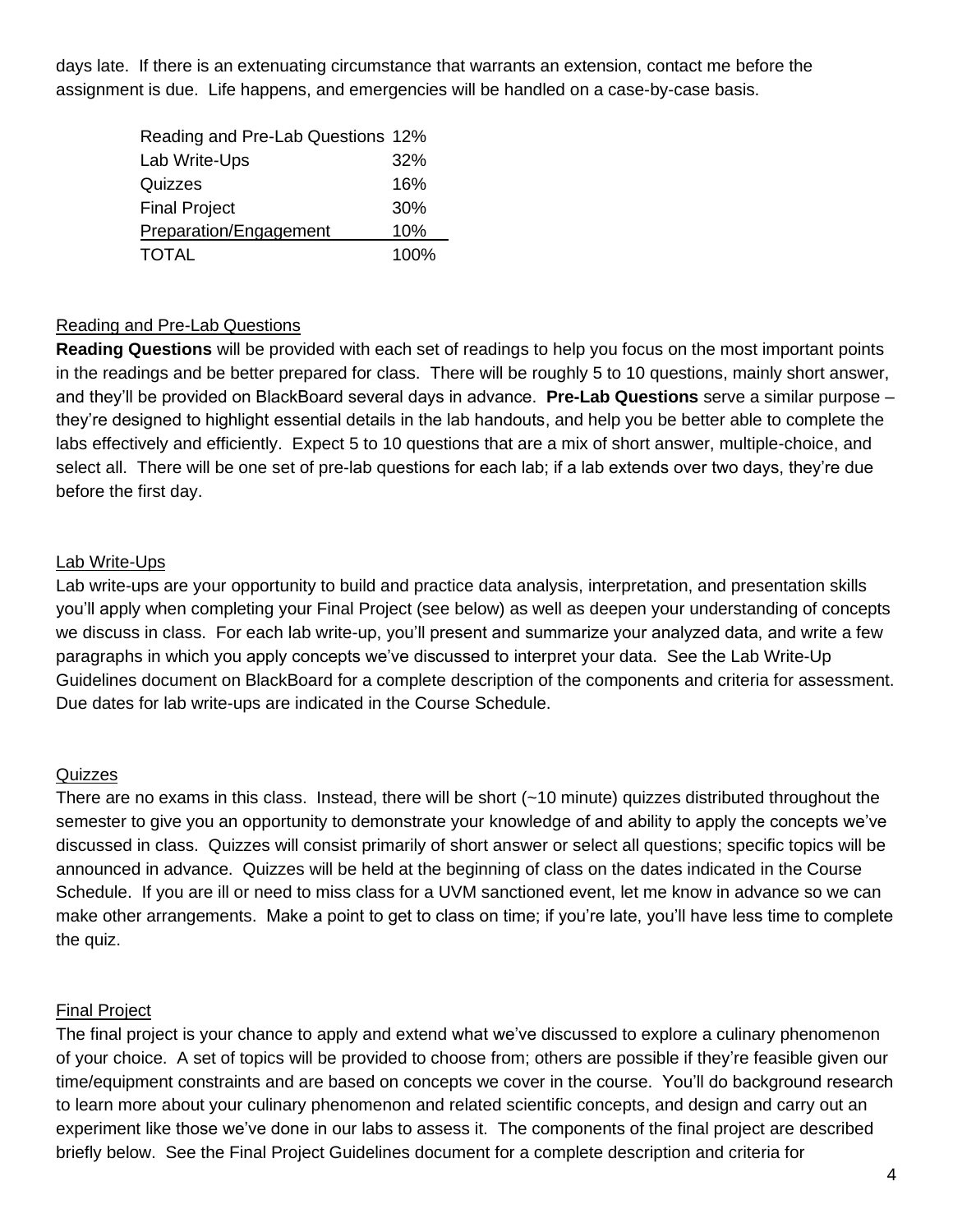assessment; due dates are indicated in the Course Schedule. We'll also spend a day in class talking about final projects.

- *Topic Proposal*: A description that includes the culinary phenomenon you plan to explore, an explanation of why you chose it, the scientific concept(s) it illustrates, and a short summary of the experiment you propose to perform.
- *Experiment Plan*: The specific question you'll address, a detailed experimental protocol including set-up lists and data tables, and a spreadsheet with all of the equipment and materials you need for your experiment.
- *Article*: A paper written in the style of a Serious Eats or America's Test Kitchen article that presents the results of your experiment and explains how the results can be applied to a specific recipe or food preparation technique.

# Engagement/Participation

To get the most out of this course, you need to be actively engaged and participate. It also makes class/lab a lot more fun! Come to class/lab prepared for the day's activities, ask questions, and contribute to class discussions. The rubric below provides some guidelines for assessment. Because behaviors such as arriving late, being distracted (e.g. checking Facebook; texting; doing other work), and failing to clean up properly after labs and/or your final project experiments limit your ability to learn and can hinder the learning of others, any such behaviors will be considered when assessing your engagement/participation.

| <b>Class</b>                                                                                                                                                                                      |   |  |
|---------------------------------------------------------------------------------------------------------------------------------------------------------------------------------------------------|---|--|
| Engaged, attentive, and prepared. Able to contribute to class discussions and ask intelligent<br>questions.                                                                                       | 5 |  |
| Engaged and attentive. Some difficulty contributing to class discussions due to insufficient<br>preparation.                                                                                      | 4 |  |
| Generally engaged, but has difficulty contributing to class discussions due to insufficient preparation<br>and/or lack of attention.                                                              | 3 |  |
| Lack of engagement/attention hinders ability to contribute to discussions.                                                                                                                        |   |  |
| <b>Lab Activities</b>                                                                                                                                                                             |   |  |
| Arrives with a solid understanding of what to do in the lab. Works efficiently and carefully to complete<br>lab activities. Effectively communicates with partner to coordinate and divide tasks. | 5 |  |
| Makes a sincere effort to complete lab activities efficiently and carefully. Occasionally hindered by a<br>lack of preparation or failing to communicate well with partner.                       | 4 |  |
| Attempts to complete lab activities efficiently and carefully, but is often hindered by a lack of<br>preparation, attention, and/or communication with partner.                                   | 3 |  |
| Has difficulty completing lab activities efficiently and effectively due to a lack of preparation and/or<br>effort. Often fails to communicate effectively with partner.                          |   |  |